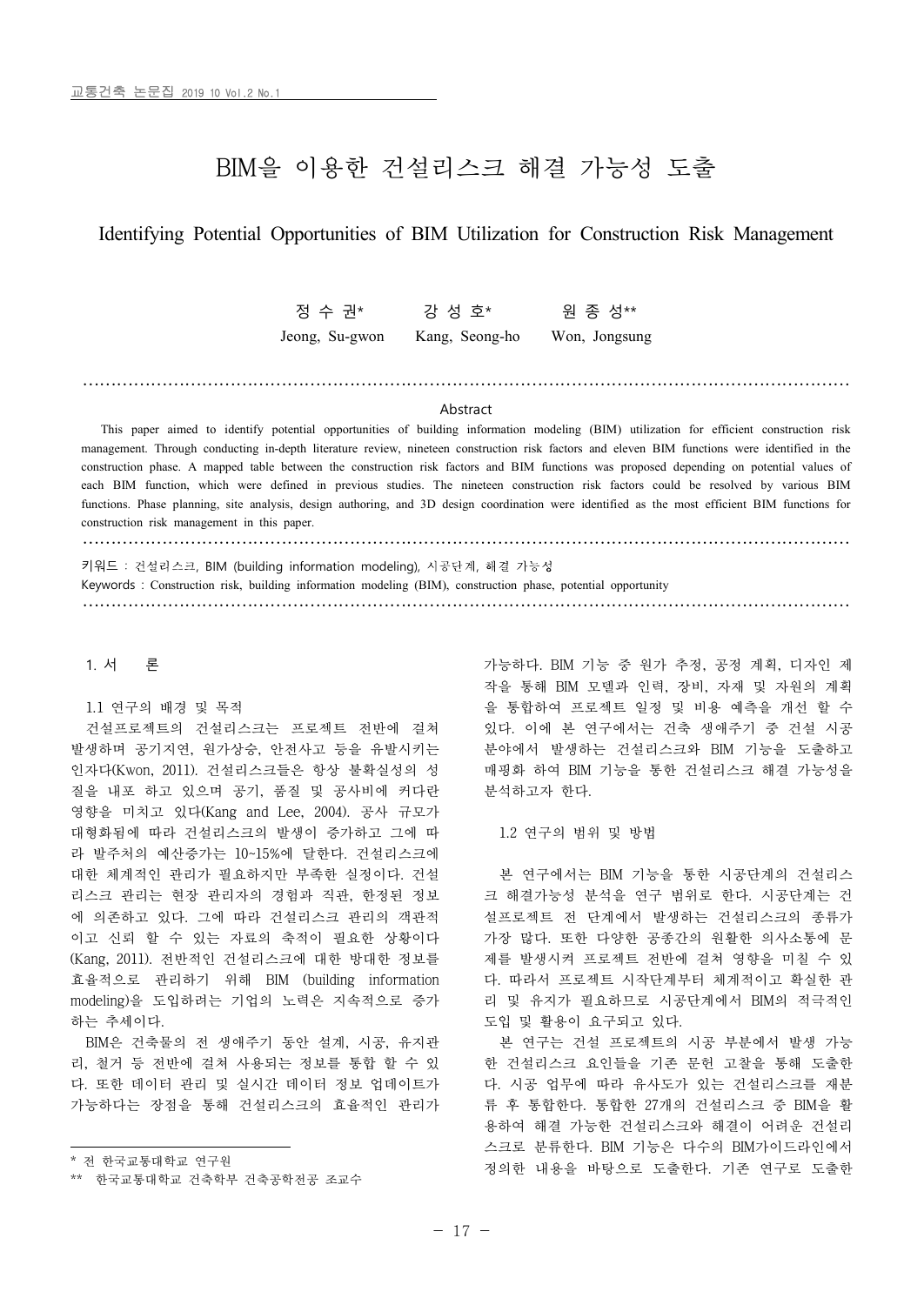건설리스크 항목과 BIM 기능의 잠재적 가치간의 연관성 을 분석하여 각각 매치시킨 후 해결 가능한 건설리스크 가 어떤 BIM 기능에 해당하는지 매핑 테이블을 작성한다.<br>결과적으로 BIM을 활용한 건설리스크 해결 가능성에 대 해 논의하였다.

1.3 기존문헌 고찰

다수의 건설리스크 관련 연구가 수행되었다. 기존의 건 설리스크 연구는 크게 건설리스크의 도출, 건설리스크 관 리에 필요한 프로세스 모델 제시, 건설리스크의 중요도 산정, BIM 기능을 활용한 건설 프로젝트의 건설리스크 관 리에 관한 연구로 구분할 수 있다. 기존 연구 중 해외 진 출 시 발생하는 건설리스크에 관한 연구(Kim et al., 2008), 건설리스크 관리에 필요한 프로세스 모델 제시에 관한 연구(Yoon et al., 2008), 웹 기반의 공정 리스크 관 리 시스템(Kim, 2008)이 있었다. 건설리스크 위험도 산정 에 관한 연구는 건설리스크를 도출하고 우선순위를 세운 내용이다. BIM 기능을 활용한 건설 프로젝트 리스크 관리 에 관한 연구는 BIM의 부족한 기능을 다른 기능(객체기반 모델, 4D CAD 등)과 연계하여 건설리스크 관리(Kim and Lee, 2009)에 대한 연구나 특정 단계(착공초기단계)에 BIM 기능을 적용하여 건설공사의 효율성을 상승에 관한 연구(Seo, 2018)가 있었다.<br>- BIM 기능과 각각의 건설리스크 항목을 연결하여 BIM

기능을 통한 건설리스크 해결 가능성을 제시하는 기존 연구는 부족하다. 따라서 본 연구에서는 프로젝트 전체 중 건설 시공 분야에서 발생하는 건설리스크와 BIM 기능 을 도출하고 매핑화 하여 BIM 기능을 통한 건설리스크 해결 가능성을 도출하고자 한다.

### 2.1 건설리스크란

리스크는 프로젝트의 목적 달성에 미치는 다양한 요인 들로 인해 발생하는 부정적 사건의 발생 가능성과 그 심 각성 등의 포괄적 의미로 일반적으로 정의한다. 건설공사 리스크란 프로젝트 목적에 영향을 미치는 어떠한 부정적 사건의 발생 가능성을 말한다. 건설 프로젝트는 초기의 기획 단계부터 설계, 시공 및 유지관리 단계에 이르기 까 지 다양한 위험 요소들이 내재되어 있다. 건설리스크는 항상 불확실성의 성질을 내포하고 있으며, 공기, 품질 및 공사비에 커다란 영향을 미치고 있다(Kang and Lee 2004).

### 2.2 건설리스크 항목 도출

기존문헌고찰을 통해 시공 분야 건설리스크를 프로젝 트 단계별, 분야별로 분류하고 리스트화 시켜 세부 항목 으로 786개로 도출했다. 시공 업무 기준으로 유사 항목을 배치 후 통합했다(1차 통합 184개, 2차 통합 56개, 3차 통 합 27개). 본 연구에서 27개의 통합 건설리스크 중 BIM으 로 해결 가능한 19개의 건설리스크는 아래 표와 같다 (Table 1).

| No.             | Construction risk                                                     | # of previous<br>papers |  |  |
|-----------------|-----------------------------------------------------------------------|-------------------------|--|--|
| R1              | Poor and damaged materials                                            | 16                      |  |  |
| R <sub>2</sub>  | Error of material selection and procurement                           | 25                      |  |  |
| R <sub>3</sub>  | Equipment failure and damage                                          | 5                       |  |  |
| R <sub>4</sub>  | Difficulty<br>lifting<br>and<br>in<br>equipment<br>operation planning | 19                      |  |  |
| R <sub>5</sub>  | Subcontractor management                                              | 22                      |  |  |
| R6              | Uncooperative attitude of owners                                      | 7                       |  |  |
| R7              | Lack of ability                                                       | 17                      |  |  |
| R <sub>8</sub>  | Difficulty in manpower supply and demand<br>planning                  | 20                      |  |  |
| R9              | Design error                                                          | 21                      |  |  |
| R10             | Estimation error                                                      | 15                      |  |  |
| R11             | Difficulty in quality management                                      | 13                      |  |  |
| R12             | Error and deplay of mock-up test                                      | 4                       |  |  |
| R13             | Financial management                                                  | 23                      |  |  |
| R14             | Insufficient waste management                                         | 2                       |  |  |
| R15             | Insufficient safety management                                        | 15                      |  |  |
| R <sub>16</sub> | Construction errors                                                   | 27                      |  |  |
| R17             | Inappropriate construction planning                                   | 5                       |  |  |
| R18             | Error of site analysis                                                | 6                       |  |  |
| R <sub>19</sub> | Inappropriate space planning on site                                  | 6                       |  |  |

# 3. BIM 기능 도출

BIM은 3차원 CAD를 포함하는 다차원 정보모델로서 모 든 정보를 생산하고 관리 통합하여 표현할 수 있는 도구 를 의미한다. BIM을 활용하여 프로젝트 초기 단계에서 건 축모델로부터 수량을 산출하여 피드백을 제공함으로써 정확한 비용견적을 내며, 시간과 원가를 줄이고 잠재적으 로 발생할 수 있는 실수를 줄여 건설 프로젝트가 더 원 활하고 보다 잘 계획될 수 있다(Kang, 2011). 따라서 국 내·외 선진 국가의 정부 및 건설 회사에서도 BIM 기술 을 도입 하고자 많은 노력을 기울이고 있다.

BIM 기능은 다수의 BIM 가이드라인(BCA, 2012, Building SMART, 2012, Canada BIM Council, 2012, Chimay Anumba et al., 2010, Michael R. Bloomberg et al., 2012, NIBS, 2012, S. Azhar, 2012)에서 정의한 내용을 바탕으로 21개의 BIM 기능을 도출하였다. 각각의 BIM 기 능은 상세한 사용방법 및 효과가 기술 되어있는 잠재적 가치를 지닌다. 본 연구에서는 시공단계에서 활용 가능한 11개의 BIM 기능만을 활용하였다. 11개의 BIM 기능의 내 용과 잠재적 가치는 아래 표와 같다(Table 2).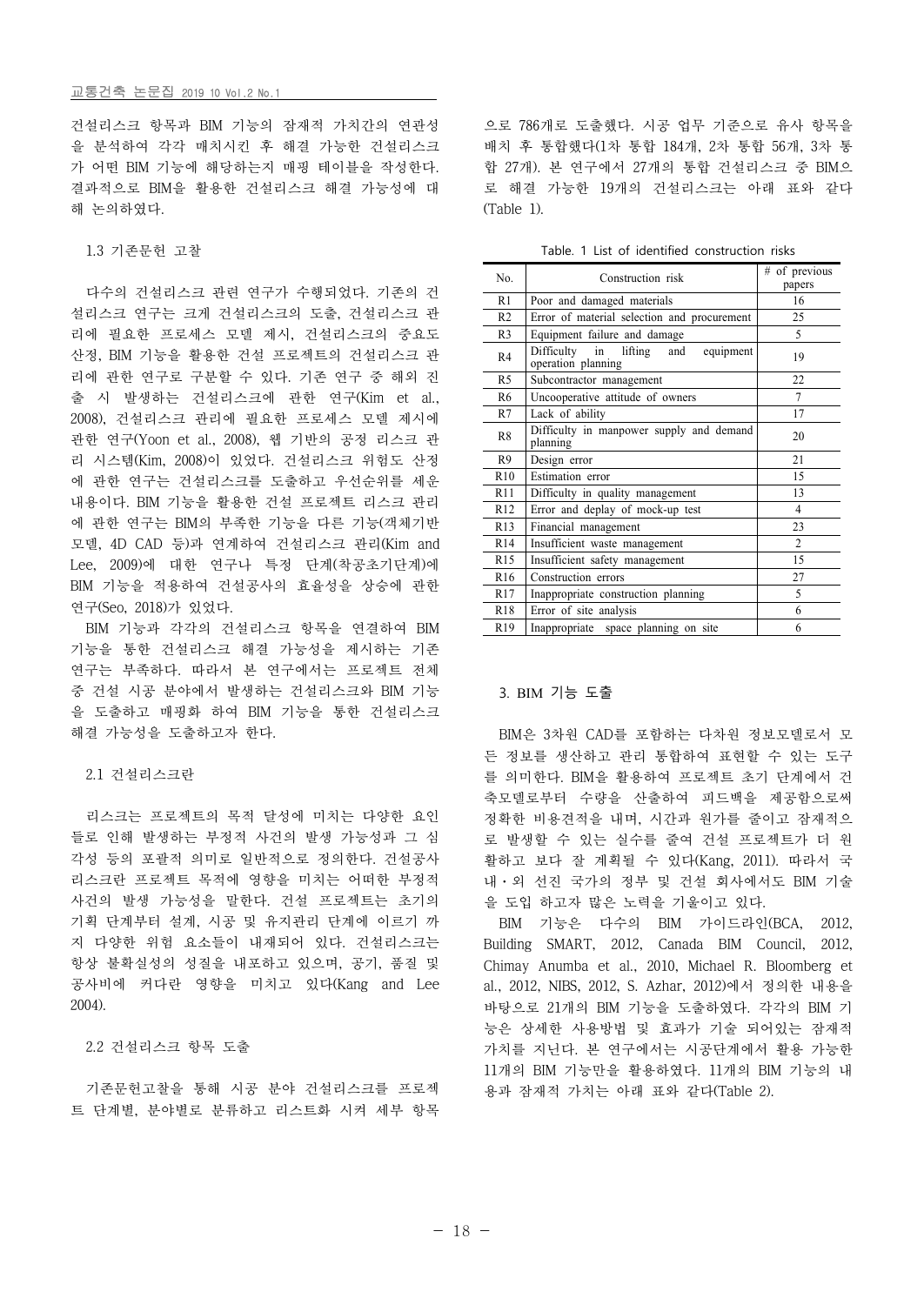Table. 2 BIM uses and their potential values in the construction phase (Chimay Anumba et al., 2010)

| Document existing building for historical use<br>Provide documentation of environment for future uses<br>A process in which a project<br>Existing<br>team develops a 3D model of the<br>Enhance efficiency and accuracy of existing conditions documentation<br>conditions<br>BU1<br>existing conditions for a site<br>Provide location information<br>facilities on a site, or a specific<br>modeling<br>area within a facility.<br>Aid in future modeling and 3D design coordination<br>Use for visualization purposes<br>Precisely estimate material quantities and generate quick revisions if needed<br>A process in which a BIM model<br>Stay within budget constraints with frequent preliminary cost estimate while the design progresses<br>can be used to generate an<br>Better visual representation of project and construction elements that need to be estimated<br>accurate quantity take-off and<br>cost estimate early in the design Provide cost information to the owner during the early decision making phase of design<br>Cost<br>BU <sub>2</sub><br>process and provide cost effects<br>Focus on more value adding activities in estimating like identifying construction assemblies, generating<br>estimation<br>of additions and modifications<br>pricing and factoring risks then quantity take-off, which are essential for high quality estimates<br>with potential to save time and<br>Exploring different design options and concepts within the owner's budget<br>money<br>and<br>avoid<br>budget<br>Saving estimator's time and allowing them to focus on more important issues through automated take-offs<br>overruns.<br>Quickly determine costs of specific objects<br>Better understanding of the phasing schedule by the owner and project participants<br>Integrate planning of human, equipment and material resources with the BIM model<br>A process in which a 4D mode<br>is utilized to effectively plan the Space and workspace conflicts identified and resolved ahead of the construction process<br>Phase<br>occupancy<br>phased<br>in<br>Marketing purposes and publicity; Identification of schedule, sequencing or phasing issues<br>planning<br>BU <sub>3</sub><br>renovation, retrofit, addition, or to<br>(4D)<br>show the construction sequence More readily constructible, operable and maintainable project<br>modeling)<br>and space requirements on<br>Monitor procurement status of project materials<br>building site.<br>Increased productivity and decreased waste on job sites<br>Conveying the spatial complexities of the project, planning information, and support additional analyses<br>Use calculated decision making to determine if potential sites meet the required criteria according to<br>A process in which BIM/GIS<br>project requirements, technical factors, and financial factors<br>tools are used to evaluate<br>Decrease costs of utility demand and demolition<br>Site analysis properties in a given area to<br>BU4<br>determine the most optimal site<br>Minimize risk of hazardous material<br>location for a future project.<br>Maximize return on investment<br>Transparency of design for all stakeholders<br>A process in which 3D software<br>is used to develop a Building Better control and quality control of design, cost and schedule<br>Design<br>Information Model based<br>on<br>BU <sub>5</sub><br>Powerful design visualization<br>criteria that is important to the<br>authoring<br>translation of the<br>building's True collaboration between project stakeholders and BIM users<br>design.<br>Improved quality control and assurance<br>Coordinate building project through a model; visualize construction<br>Clash<br>process in which<br>A<br>Detection software is used during Reduce and eliminate field conflicts<br>3D<br>coordination<br>the<br>process<br>to<br>BU <sub>6</sub><br>Increase productivity; decrease construction time<br>conflicts<br>field<br>by<br>coordination<br>determine<br>comparing 3D models of building Reduced construction cost; potentially less cost growth<br>systems.<br>More accurate as built drawings<br>A process in which a 4D model Generate site usage layout for temporary facilities, assembly areas, and material deliveries<br>Site<br>is used to graphically represent<br>Identify potential and critical space and time conflicts<br>utilization<br>BU7<br>both permanent and temporary<br>Select a feasible construction scheme<br>facilities<br>on site,<br>with<br>the<br>planning<br>Update site organization and space usage as construction progresses<br>construction activity schedule.<br>A process in which 3D System<br>Increase constructability of a complex building system<br>Design Software is used<br>to<br>Construction<br>Increase construction productivity<br>the<br>design<br>analyze<br>and<br>system<br>BU <sub>8</sub><br>construction of<br>complex   Increase safety awareness of a complex building system<br>$\rm{a}$<br>design<br>building system<br>order to<br>in<br>Decrease language barriers<br>increase planning.<br>Automate building component fabrication<br>A process that utilizes machine<br>Digital<br>BU <sub>9</sub><br>technology to prefabricate objects Minimize tolerances through machine fabrication<br>fabrication<br>directly from a 3D Model.<br>Maximize fabrication productivity<br>Decrease layout error by producing control directly from the 3D Construction Model<br>A process that utilizes a model<br>3D control<br>to layout the building assemblies Increase communication between office and field personal<br>and<br>and produce lift drawings.<br>planning<br>Decrease/Eliminate language barriers<br>Aid in future modeling and 3D design coordination for renovation<br>A process used to depict an<br>Provide documentation of environment for future uses<br>Record<br>accurate representation of the<br>physical conditions, environment,<br>modeling<br>Aid in the permitting process<br>and assets of a facility<br>Solid understanding of project sequencing by stakeholders; dispute elimination | No.              | BIM use | Content | Potential value |  |  |  |  |  |
|---------------------------------------------------------------------------------------------------------------------------------------------------------------------------------------------------------------------------------------------------------------------------------------------------------------------------------------------------------------------------------------------------------------------------------------------------------------------------------------------------------------------------------------------------------------------------------------------------------------------------------------------------------------------------------------------------------------------------------------------------------------------------------------------------------------------------------------------------------------------------------------------------------------------------------------------------------------------------------------------------------------------------------------------------------------------------------------------------------------------------------------------------------------------------------------------------------------------------------------------------------------------------------------------------------------------------------------------------------------------------------------------------------------------------------------------------------------------------------------------------------------------------------------------------------------------------------------------------------------------------------------------------------------------------------------------------------------------------------------------------------------------------------------------------------------------------------------------------------------------------------------------------------------------------------------------------------------------------------------------------------------------------------------------------------------------------------------------------------------------------------------------------------------------------------------------------------------------------------------------------------------------------------------------------------------------------------------------------------------------------------------------------------------------------------------------------------------------------------------------------------------------------------------------------------------------------------------------------------------------------------------------------------------------------------------------------------------------------------------------------------------------------------------------------------------------------------------------------------------------------------------------------------------------------------------------------------------------------------------------------------------------------------------------------------------------------------------------------------------------------------------------------------------------------------------------------------------------------------------------------------------------------------------------------------------------------------------------------------------------------------------------------------------------------------------------------------------------------------------------------------------------------------------------------------------------------------------------------------------------------------------------------------------------------------------------------------------------------------------------------------------------------------------------------------------------------------------------------------------------------------------------------------------------------------------------------------------------------------------------------------------------------------------------------------------------------------------------------------------------------------------------------------------------------------------------------------------------------------------------------------------------------------------------------------------------------------------------------------------------------------------------------------------------------------------------------------------------------------------------------------------------------------------------------------------------------------------------------------------------------------------------------------------------------------------------------------------------------------------------------------------------------------------------------------------------------------------------------------------------------------------------------------------------------------------------------------------------------------------------------------------------------------------------------------------------------------------------------------------------------------------------------------------------------------------------------------------------------------------------------------------------------------------------------------------------------------------------------------------------------------------------------------------------------------------------------------------------------------------------------------------------------------------------------------------------------------------------------------------------------------------------------------------------------------------------------------------------------------------------------------------------------------------------------------------------------------------------------------------------------------------------------------------------------------------------------------------------------------------------------------------------------------------------------------------------------------------------------------------------------------------------------|------------------|---------|---------|-----------------|--|--|--|--|--|
|                                                                                                                                                                                                                                                                                                                                                                                                                                                                                                                                                                                                                                                                                                                                                                                                                                                                                                                                                                                                                                                                                                                                                                                                                                                                                                                                                                                                                                                                                                                                                                                                                                                                                                                                                                                                                                                                                                                                                                                                                                                                                                                                                                                                                                                                                                                                                                                                                                                                                                                                                                                                                                                                                                                                                                                                                                                                                                                                                                                                                                                                                                                                                                                                                                                                                                                                                                                                                                                                                                                                                                                                                                                                                                                                                                                                                                                                                                                                                                                                                                                                                                                                                                                                                                                                                                                                                                                                                                                                                                                                                                                                                                                                                                                                                                                                                                                                                                                                                                                                                                                                                                                                                                                                                                                                                                                                                                                                                                                                                                                                                                                                                                                                                                                                                                                                                                                                                                                                                                                                                                                                                                                                                   |                  |         |         |                 |  |  |  |  |  |
|                                                                                                                                                                                                                                                                                                                                                                                                                                                                                                                                                                                                                                                                                                                                                                                                                                                                                                                                                                                                                                                                                                                                                                                                                                                                                                                                                                                                                                                                                                                                                                                                                                                                                                                                                                                                                                                                                                                                                                                                                                                                                                                                                                                                                                                                                                                                                                                                                                                                                                                                                                                                                                                                                                                                                                                                                                                                                                                                                                                                                                                                                                                                                                                                                                                                                                                                                                                                                                                                                                                                                                                                                                                                                                                                                                                                                                                                                                                                                                                                                                                                                                                                                                                                                                                                                                                                                                                                                                                                                                                                                                                                                                                                                                                                                                                                                                                                                                                                                                                                                                                                                                                                                                                                                                                                                                                                                                                                                                                                                                                                                                                                                                                                                                                                                                                                                                                                                                                                                                                                                                                                                                                                                   |                  |         |         |                 |  |  |  |  |  |
|                                                                                                                                                                                                                                                                                                                                                                                                                                                                                                                                                                                                                                                                                                                                                                                                                                                                                                                                                                                                                                                                                                                                                                                                                                                                                                                                                                                                                                                                                                                                                                                                                                                                                                                                                                                                                                                                                                                                                                                                                                                                                                                                                                                                                                                                                                                                                                                                                                                                                                                                                                                                                                                                                                                                                                                                                                                                                                                                                                                                                                                                                                                                                                                                                                                                                                                                                                                                                                                                                                                                                                                                                                                                                                                                                                                                                                                                                                                                                                                                                                                                                                                                                                                                                                                                                                                                                                                                                                                                                                                                                                                                                                                                                                                                                                                                                                                                                                                                                                                                                                                                                                                                                                                                                                                                                                                                                                                                                                                                                                                                                                                                                                                                                                                                                                                                                                                                                                                                                                                                                                                                                                                                                   |                  |         |         |                 |  |  |  |  |  |
|                                                                                                                                                                                                                                                                                                                                                                                                                                                                                                                                                                                                                                                                                                                                                                                                                                                                                                                                                                                                                                                                                                                                                                                                                                                                                                                                                                                                                                                                                                                                                                                                                                                                                                                                                                                                                                                                                                                                                                                                                                                                                                                                                                                                                                                                                                                                                                                                                                                                                                                                                                                                                                                                                                                                                                                                                                                                                                                                                                                                                                                                                                                                                                                                                                                                                                                                                                                                                                                                                                                                                                                                                                                                                                                                                                                                                                                                                                                                                                                                                                                                                                                                                                                                                                                                                                                                                                                                                                                                                                                                                                                                                                                                                                                                                                                                                                                                                                                                                                                                                                                                                                                                                                                                                                                                                                                                                                                                                                                                                                                                                                                                                                                                                                                                                                                                                                                                                                                                                                                                                                                                                                                                                   |                  |         |         |                 |  |  |  |  |  |
|                                                                                                                                                                                                                                                                                                                                                                                                                                                                                                                                                                                                                                                                                                                                                                                                                                                                                                                                                                                                                                                                                                                                                                                                                                                                                                                                                                                                                                                                                                                                                                                                                                                                                                                                                                                                                                                                                                                                                                                                                                                                                                                                                                                                                                                                                                                                                                                                                                                                                                                                                                                                                                                                                                                                                                                                                                                                                                                                                                                                                                                                                                                                                                                                                                                                                                                                                                                                                                                                                                                                                                                                                                                                                                                                                                                                                                                                                                                                                                                                                                                                                                                                                                                                                                                                                                                                                                                                                                                                                                                                                                                                                                                                                                                                                                                                                                                                                                                                                                                                                                                                                                                                                                                                                                                                                                                                                                                                                                                                                                                                                                                                                                                                                                                                                                                                                                                                                                                                                                                                                                                                                                                                                   |                  |         |         |                 |  |  |  |  |  |
|                                                                                                                                                                                                                                                                                                                                                                                                                                                                                                                                                                                                                                                                                                                                                                                                                                                                                                                                                                                                                                                                                                                                                                                                                                                                                                                                                                                                                                                                                                                                                                                                                                                                                                                                                                                                                                                                                                                                                                                                                                                                                                                                                                                                                                                                                                                                                                                                                                                                                                                                                                                                                                                                                                                                                                                                                                                                                                                                                                                                                                                                                                                                                                                                                                                                                                                                                                                                                                                                                                                                                                                                                                                                                                                                                                                                                                                                                                                                                                                                                                                                                                                                                                                                                                                                                                                                                                                                                                                                                                                                                                                                                                                                                                                                                                                                                                                                                                                                                                                                                                                                                                                                                                                                                                                                                                                                                                                                                                                                                                                                                                                                                                                                                                                                                                                                                                                                                                                                                                                                                                                                                                                                                   |                  |         |         |                 |  |  |  |  |  |
|                                                                                                                                                                                                                                                                                                                                                                                                                                                                                                                                                                                                                                                                                                                                                                                                                                                                                                                                                                                                                                                                                                                                                                                                                                                                                                                                                                                                                                                                                                                                                                                                                                                                                                                                                                                                                                                                                                                                                                                                                                                                                                                                                                                                                                                                                                                                                                                                                                                                                                                                                                                                                                                                                                                                                                                                                                                                                                                                                                                                                                                                                                                                                                                                                                                                                                                                                                                                                                                                                                                                                                                                                                                                                                                                                                                                                                                                                                                                                                                                                                                                                                                                                                                                                                                                                                                                                                                                                                                                                                                                                                                                                                                                                                                                                                                                                                                                                                                                                                                                                                                                                                                                                                                                                                                                                                                                                                                                                                                                                                                                                                                                                                                                                                                                                                                                                                                                                                                                                                                                                                                                                                                                                   |                  |         |         |                 |  |  |  |  |  |
|                                                                                                                                                                                                                                                                                                                                                                                                                                                                                                                                                                                                                                                                                                                                                                                                                                                                                                                                                                                                                                                                                                                                                                                                                                                                                                                                                                                                                                                                                                                                                                                                                                                                                                                                                                                                                                                                                                                                                                                                                                                                                                                                                                                                                                                                                                                                                                                                                                                                                                                                                                                                                                                                                                                                                                                                                                                                                                                                                                                                                                                                                                                                                                                                                                                                                                                                                                                                                                                                                                                                                                                                                                                                                                                                                                                                                                                                                                                                                                                                                                                                                                                                                                                                                                                                                                                                                                                                                                                                                                                                                                                                                                                                                                                                                                                                                                                                                                                                                                                                                                                                                                                                                                                                                                                                                                                                                                                                                                                                                                                                                                                                                                                                                                                                                                                                                                                                                                                                                                                                                                                                                                                                                   |                  |         |         |                 |  |  |  |  |  |
|                                                                                                                                                                                                                                                                                                                                                                                                                                                                                                                                                                                                                                                                                                                                                                                                                                                                                                                                                                                                                                                                                                                                                                                                                                                                                                                                                                                                                                                                                                                                                                                                                                                                                                                                                                                                                                                                                                                                                                                                                                                                                                                                                                                                                                                                                                                                                                                                                                                                                                                                                                                                                                                                                                                                                                                                                                                                                                                                                                                                                                                                                                                                                                                                                                                                                                                                                                                                                                                                                                                                                                                                                                                                                                                                                                                                                                                                                                                                                                                                                                                                                                                                                                                                                                                                                                                                                                                                                                                                                                                                                                                                                                                                                                                                                                                                                                                                                                                                                                                                                                                                                                                                                                                                                                                                                                                                                                                                                                                                                                                                                                                                                                                                                                                                                                                                                                                                                                                                                                                                                                                                                                                                                   |                  |         |         |                 |  |  |  |  |  |
|                                                                                                                                                                                                                                                                                                                                                                                                                                                                                                                                                                                                                                                                                                                                                                                                                                                                                                                                                                                                                                                                                                                                                                                                                                                                                                                                                                                                                                                                                                                                                                                                                                                                                                                                                                                                                                                                                                                                                                                                                                                                                                                                                                                                                                                                                                                                                                                                                                                                                                                                                                                                                                                                                                                                                                                                                                                                                                                                                                                                                                                                                                                                                                                                                                                                                                                                                                                                                                                                                                                                                                                                                                                                                                                                                                                                                                                                                                                                                                                                                                                                                                                                                                                                                                                                                                                                                                                                                                                                                                                                                                                                                                                                                                                                                                                                                                                                                                                                                                                                                                                                                                                                                                                                                                                                                                                                                                                                                                                                                                                                                                                                                                                                                                                                                                                                                                                                                                                                                                                                                                                                                                                                                   |                  |         |         |                 |  |  |  |  |  |
|                                                                                                                                                                                                                                                                                                                                                                                                                                                                                                                                                                                                                                                                                                                                                                                                                                                                                                                                                                                                                                                                                                                                                                                                                                                                                                                                                                                                                                                                                                                                                                                                                                                                                                                                                                                                                                                                                                                                                                                                                                                                                                                                                                                                                                                                                                                                                                                                                                                                                                                                                                                                                                                                                                                                                                                                                                                                                                                                                                                                                                                                                                                                                                                                                                                                                                                                                                                                                                                                                                                                                                                                                                                                                                                                                                                                                                                                                                                                                                                                                                                                                                                                                                                                                                                                                                                                                                                                                                                                                                                                                                                                                                                                                                                                                                                                                                                                                                                                                                                                                                                                                                                                                                                                                                                                                                                                                                                                                                                                                                                                                                                                                                                                                                                                                                                                                                                                                                                                                                                                                                                                                                                                                   |                  |         |         |                 |  |  |  |  |  |
|                                                                                                                                                                                                                                                                                                                                                                                                                                                                                                                                                                                                                                                                                                                                                                                                                                                                                                                                                                                                                                                                                                                                                                                                                                                                                                                                                                                                                                                                                                                                                                                                                                                                                                                                                                                                                                                                                                                                                                                                                                                                                                                                                                                                                                                                                                                                                                                                                                                                                                                                                                                                                                                                                                                                                                                                                                                                                                                                                                                                                                                                                                                                                                                                                                                                                                                                                                                                                                                                                                                                                                                                                                                                                                                                                                                                                                                                                                                                                                                                                                                                                                                                                                                                                                                                                                                                                                                                                                                                                                                                                                                                                                                                                                                                                                                                                                                                                                                                                                                                                                                                                                                                                                                                                                                                                                                                                                                                                                                                                                                                                                                                                                                                                                                                                                                                                                                                                                                                                                                                                                                                                                                                                   |                  |         |         |                 |  |  |  |  |  |
|                                                                                                                                                                                                                                                                                                                                                                                                                                                                                                                                                                                                                                                                                                                                                                                                                                                                                                                                                                                                                                                                                                                                                                                                                                                                                                                                                                                                                                                                                                                                                                                                                                                                                                                                                                                                                                                                                                                                                                                                                                                                                                                                                                                                                                                                                                                                                                                                                                                                                                                                                                                                                                                                                                                                                                                                                                                                                                                                                                                                                                                                                                                                                                                                                                                                                                                                                                                                                                                                                                                                                                                                                                                                                                                                                                                                                                                                                                                                                                                                                                                                                                                                                                                                                                                                                                                                                                                                                                                                                                                                                                                                                                                                                                                                                                                                                                                                                                                                                                                                                                                                                                                                                                                                                                                                                                                                                                                                                                                                                                                                                                                                                                                                                                                                                                                                                                                                                                                                                                                                                                                                                                                                                   |                  |         |         |                 |  |  |  |  |  |
|                                                                                                                                                                                                                                                                                                                                                                                                                                                                                                                                                                                                                                                                                                                                                                                                                                                                                                                                                                                                                                                                                                                                                                                                                                                                                                                                                                                                                                                                                                                                                                                                                                                                                                                                                                                                                                                                                                                                                                                                                                                                                                                                                                                                                                                                                                                                                                                                                                                                                                                                                                                                                                                                                                                                                                                                                                                                                                                                                                                                                                                                                                                                                                                                                                                                                                                                                                                                                                                                                                                                                                                                                                                                                                                                                                                                                                                                                                                                                                                                                                                                                                                                                                                                                                                                                                                                                                                                                                                                                                                                                                                                                                                                                                                                                                                                                                                                                                                                                                                                                                                                                                                                                                                                                                                                                                                                                                                                                                                                                                                                                                                                                                                                                                                                                                                                                                                                                                                                                                                                                                                                                                                                                   |                  |         |         |                 |  |  |  |  |  |
|                                                                                                                                                                                                                                                                                                                                                                                                                                                                                                                                                                                                                                                                                                                                                                                                                                                                                                                                                                                                                                                                                                                                                                                                                                                                                                                                                                                                                                                                                                                                                                                                                                                                                                                                                                                                                                                                                                                                                                                                                                                                                                                                                                                                                                                                                                                                                                                                                                                                                                                                                                                                                                                                                                                                                                                                                                                                                                                                                                                                                                                                                                                                                                                                                                                                                                                                                                                                                                                                                                                                                                                                                                                                                                                                                                                                                                                                                                                                                                                                                                                                                                                                                                                                                                                                                                                                                                                                                                                                                                                                                                                                                                                                                                                                                                                                                                                                                                                                                                                                                                                                                                                                                                                                                                                                                                                                                                                                                                                                                                                                                                                                                                                                                                                                                                                                                                                                                                                                                                                                                                                                                                                                                   |                  |         |         |                 |  |  |  |  |  |
|                                                                                                                                                                                                                                                                                                                                                                                                                                                                                                                                                                                                                                                                                                                                                                                                                                                                                                                                                                                                                                                                                                                                                                                                                                                                                                                                                                                                                                                                                                                                                                                                                                                                                                                                                                                                                                                                                                                                                                                                                                                                                                                                                                                                                                                                                                                                                                                                                                                                                                                                                                                                                                                                                                                                                                                                                                                                                                                                                                                                                                                                                                                                                                                                                                                                                                                                                                                                                                                                                                                                                                                                                                                                                                                                                                                                                                                                                                                                                                                                                                                                                                                                                                                                                                                                                                                                                                                                                                                                                                                                                                                                                                                                                                                                                                                                                                                                                                                                                                                                                                                                                                                                                                                                                                                                                                                                                                                                                                                                                                                                                                                                                                                                                                                                                                                                                                                                                                                                                                                                                                                                                                                                                   |                  |         |         |                 |  |  |  |  |  |
|                                                                                                                                                                                                                                                                                                                                                                                                                                                                                                                                                                                                                                                                                                                                                                                                                                                                                                                                                                                                                                                                                                                                                                                                                                                                                                                                                                                                                                                                                                                                                                                                                                                                                                                                                                                                                                                                                                                                                                                                                                                                                                                                                                                                                                                                                                                                                                                                                                                                                                                                                                                                                                                                                                                                                                                                                                                                                                                                                                                                                                                                                                                                                                                                                                                                                                                                                                                                                                                                                                                                                                                                                                                                                                                                                                                                                                                                                                                                                                                                                                                                                                                                                                                                                                                                                                                                                                                                                                                                                                                                                                                                                                                                                                                                                                                                                                                                                                                                                                                                                                                                                                                                                                                                                                                                                                                                                                                                                                                                                                                                                                                                                                                                                                                                                                                                                                                                                                                                                                                                                                                                                                                                                   |                  |         |         |                 |  |  |  |  |  |
|                                                                                                                                                                                                                                                                                                                                                                                                                                                                                                                                                                                                                                                                                                                                                                                                                                                                                                                                                                                                                                                                                                                                                                                                                                                                                                                                                                                                                                                                                                                                                                                                                                                                                                                                                                                                                                                                                                                                                                                                                                                                                                                                                                                                                                                                                                                                                                                                                                                                                                                                                                                                                                                                                                                                                                                                                                                                                                                                                                                                                                                                                                                                                                                                                                                                                                                                                                                                                                                                                                                                                                                                                                                                                                                                                                                                                                                                                                                                                                                                                                                                                                                                                                                                                                                                                                                                                                                                                                                                                                                                                                                                                                                                                                                                                                                                                                                                                                                                                                                                                                                                                                                                                                                                                                                                                                                                                                                                                                                                                                                                                                                                                                                                                                                                                                                                                                                                                                                                                                                                                                                                                                                                                   |                  |         |         |                 |  |  |  |  |  |
|                                                                                                                                                                                                                                                                                                                                                                                                                                                                                                                                                                                                                                                                                                                                                                                                                                                                                                                                                                                                                                                                                                                                                                                                                                                                                                                                                                                                                                                                                                                                                                                                                                                                                                                                                                                                                                                                                                                                                                                                                                                                                                                                                                                                                                                                                                                                                                                                                                                                                                                                                                                                                                                                                                                                                                                                                                                                                                                                                                                                                                                                                                                                                                                                                                                                                                                                                                                                                                                                                                                                                                                                                                                                                                                                                                                                                                                                                                                                                                                                                                                                                                                                                                                                                                                                                                                                                                                                                                                                                                                                                                                                                                                                                                                                                                                                                                                                                                                                                                                                                                                                                                                                                                                                                                                                                                                                                                                                                                                                                                                                                                                                                                                                                                                                                                                                                                                                                                                                                                                                                                                                                                                                                   |                  |         |         |                 |  |  |  |  |  |
|                                                                                                                                                                                                                                                                                                                                                                                                                                                                                                                                                                                                                                                                                                                                                                                                                                                                                                                                                                                                                                                                                                                                                                                                                                                                                                                                                                                                                                                                                                                                                                                                                                                                                                                                                                                                                                                                                                                                                                                                                                                                                                                                                                                                                                                                                                                                                                                                                                                                                                                                                                                                                                                                                                                                                                                                                                                                                                                                                                                                                                                                                                                                                                                                                                                                                                                                                                                                                                                                                                                                                                                                                                                                                                                                                                                                                                                                                                                                                                                                                                                                                                                                                                                                                                                                                                                                                                                                                                                                                                                                                                                                                                                                                                                                                                                                                                                                                                                                                                                                                                                                                                                                                                                                                                                                                                                                                                                                                                                                                                                                                                                                                                                                                                                                                                                                                                                                                                                                                                                                                                                                                                                                                   |                  |         |         |                 |  |  |  |  |  |
|                                                                                                                                                                                                                                                                                                                                                                                                                                                                                                                                                                                                                                                                                                                                                                                                                                                                                                                                                                                                                                                                                                                                                                                                                                                                                                                                                                                                                                                                                                                                                                                                                                                                                                                                                                                                                                                                                                                                                                                                                                                                                                                                                                                                                                                                                                                                                                                                                                                                                                                                                                                                                                                                                                                                                                                                                                                                                                                                                                                                                                                                                                                                                                                                                                                                                                                                                                                                                                                                                                                                                                                                                                                                                                                                                                                                                                                                                                                                                                                                                                                                                                                                                                                                                                                                                                                                                                                                                                                                                                                                                                                                                                                                                                                                                                                                                                                                                                                                                                                                                                                                                                                                                                                                                                                                                                                                                                                                                                                                                                                                                                                                                                                                                                                                                                                                                                                                                                                                                                                                                                                                                                                                                   |                  |         |         |                 |  |  |  |  |  |
|                                                                                                                                                                                                                                                                                                                                                                                                                                                                                                                                                                                                                                                                                                                                                                                                                                                                                                                                                                                                                                                                                                                                                                                                                                                                                                                                                                                                                                                                                                                                                                                                                                                                                                                                                                                                                                                                                                                                                                                                                                                                                                                                                                                                                                                                                                                                                                                                                                                                                                                                                                                                                                                                                                                                                                                                                                                                                                                                                                                                                                                                                                                                                                                                                                                                                                                                                                                                                                                                                                                                                                                                                                                                                                                                                                                                                                                                                                                                                                                                                                                                                                                                                                                                                                                                                                                                                                                                                                                                                                                                                                                                                                                                                                                                                                                                                                                                                                                                                                                                                                                                                                                                                                                                                                                                                                                                                                                                                                                                                                                                                                                                                                                                                                                                                                                                                                                                                                                                                                                                                                                                                                                                                   |                  |         |         |                 |  |  |  |  |  |
|                                                                                                                                                                                                                                                                                                                                                                                                                                                                                                                                                                                                                                                                                                                                                                                                                                                                                                                                                                                                                                                                                                                                                                                                                                                                                                                                                                                                                                                                                                                                                                                                                                                                                                                                                                                                                                                                                                                                                                                                                                                                                                                                                                                                                                                                                                                                                                                                                                                                                                                                                                                                                                                                                                                                                                                                                                                                                                                                                                                                                                                                                                                                                                                                                                                                                                                                                                                                                                                                                                                                                                                                                                                                                                                                                                                                                                                                                                                                                                                                                                                                                                                                                                                                                                                                                                                                                                                                                                                                                                                                                                                                                                                                                                                                                                                                                                                                                                                                                                                                                                                                                                                                                                                                                                                                                                                                                                                                                                                                                                                                                                                                                                                                                                                                                                                                                                                                                                                                                                                                                                                                                                                                                   |                  |         |         |                 |  |  |  |  |  |
|                                                                                                                                                                                                                                                                                                                                                                                                                                                                                                                                                                                                                                                                                                                                                                                                                                                                                                                                                                                                                                                                                                                                                                                                                                                                                                                                                                                                                                                                                                                                                                                                                                                                                                                                                                                                                                                                                                                                                                                                                                                                                                                                                                                                                                                                                                                                                                                                                                                                                                                                                                                                                                                                                                                                                                                                                                                                                                                                                                                                                                                                                                                                                                                                                                                                                                                                                                                                                                                                                                                                                                                                                                                                                                                                                                                                                                                                                                                                                                                                                                                                                                                                                                                                                                                                                                                                                                                                                                                                                                                                                                                                                                                                                                                                                                                                                                                                                                                                                                                                                                                                                                                                                                                                                                                                                                                                                                                                                                                                                                                                                                                                                                                                                                                                                                                                                                                                                                                                                                                                                                                                                                                                                   |                  |         |         |                 |  |  |  |  |  |
|                                                                                                                                                                                                                                                                                                                                                                                                                                                                                                                                                                                                                                                                                                                                                                                                                                                                                                                                                                                                                                                                                                                                                                                                                                                                                                                                                                                                                                                                                                                                                                                                                                                                                                                                                                                                                                                                                                                                                                                                                                                                                                                                                                                                                                                                                                                                                                                                                                                                                                                                                                                                                                                                                                                                                                                                                                                                                                                                                                                                                                                                                                                                                                                                                                                                                                                                                                                                                                                                                                                                                                                                                                                                                                                                                                                                                                                                                                                                                                                                                                                                                                                                                                                                                                                                                                                                                                                                                                                                                                                                                                                                                                                                                                                                                                                                                                                                                                                                                                                                                                                                                                                                                                                                                                                                                                                                                                                                                                                                                                                                                                                                                                                                                                                                                                                                                                                                                                                                                                                                                                                                                                                                                   |                  |         |         |                 |  |  |  |  |  |
|                                                                                                                                                                                                                                                                                                                                                                                                                                                                                                                                                                                                                                                                                                                                                                                                                                                                                                                                                                                                                                                                                                                                                                                                                                                                                                                                                                                                                                                                                                                                                                                                                                                                                                                                                                                                                                                                                                                                                                                                                                                                                                                                                                                                                                                                                                                                                                                                                                                                                                                                                                                                                                                                                                                                                                                                                                                                                                                                                                                                                                                                                                                                                                                                                                                                                                                                                                                                                                                                                                                                                                                                                                                                                                                                                                                                                                                                                                                                                                                                                                                                                                                                                                                                                                                                                                                                                                                                                                                                                                                                                                                                                                                                                                                                                                                                                                                                                                                                                                                                                                                                                                                                                                                                                                                                                                                                                                                                                                                                                                                                                                                                                                                                                                                                                                                                                                                                                                                                                                                                                                                                                                                                                   |                  |         |         |                 |  |  |  |  |  |
|                                                                                                                                                                                                                                                                                                                                                                                                                                                                                                                                                                                                                                                                                                                                                                                                                                                                                                                                                                                                                                                                                                                                                                                                                                                                                                                                                                                                                                                                                                                                                                                                                                                                                                                                                                                                                                                                                                                                                                                                                                                                                                                                                                                                                                                                                                                                                                                                                                                                                                                                                                                                                                                                                                                                                                                                                                                                                                                                                                                                                                                                                                                                                                                                                                                                                                                                                                                                                                                                                                                                                                                                                                                                                                                                                                                                                                                                                                                                                                                                                                                                                                                                                                                                                                                                                                                                                                                                                                                                                                                                                                                                                                                                                                                                                                                                                                                                                                                                                                                                                                                                                                                                                                                                                                                                                                                                                                                                                                                                                                                                                                                                                                                                                                                                                                                                                                                                                                                                                                                                                                                                                                                                                   |                  |         |         |                 |  |  |  |  |  |
|                                                                                                                                                                                                                                                                                                                                                                                                                                                                                                                                                                                                                                                                                                                                                                                                                                                                                                                                                                                                                                                                                                                                                                                                                                                                                                                                                                                                                                                                                                                                                                                                                                                                                                                                                                                                                                                                                                                                                                                                                                                                                                                                                                                                                                                                                                                                                                                                                                                                                                                                                                                                                                                                                                                                                                                                                                                                                                                                                                                                                                                                                                                                                                                                                                                                                                                                                                                                                                                                                                                                                                                                                                                                                                                                                                                                                                                                                                                                                                                                                                                                                                                                                                                                                                                                                                                                                                                                                                                                                                                                                                                                                                                                                                                                                                                                                                                                                                                                                                                                                                                                                                                                                                                                                                                                                                                                                                                                                                                                                                                                                                                                                                                                                                                                                                                                                                                                                                                                                                                                                                                                                                                                                   |                  |         |         |                 |  |  |  |  |  |
|                                                                                                                                                                                                                                                                                                                                                                                                                                                                                                                                                                                                                                                                                                                                                                                                                                                                                                                                                                                                                                                                                                                                                                                                                                                                                                                                                                                                                                                                                                                                                                                                                                                                                                                                                                                                                                                                                                                                                                                                                                                                                                                                                                                                                                                                                                                                                                                                                                                                                                                                                                                                                                                                                                                                                                                                                                                                                                                                                                                                                                                                                                                                                                                                                                                                                                                                                                                                                                                                                                                                                                                                                                                                                                                                                                                                                                                                                                                                                                                                                                                                                                                                                                                                                                                                                                                                                                                                                                                                                                                                                                                                                                                                                                                                                                                                                                                                                                                                                                                                                                                                                                                                                                                                                                                                                                                                                                                                                                                                                                                                                                                                                                                                                                                                                                                                                                                                                                                                                                                                                                                                                                                                                   |                  |         |         |                 |  |  |  |  |  |
|                                                                                                                                                                                                                                                                                                                                                                                                                                                                                                                                                                                                                                                                                                                                                                                                                                                                                                                                                                                                                                                                                                                                                                                                                                                                                                                                                                                                                                                                                                                                                                                                                                                                                                                                                                                                                                                                                                                                                                                                                                                                                                                                                                                                                                                                                                                                                                                                                                                                                                                                                                                                                                                                                                                                                                                                                                                                                                                                                                                                                                                                                                                                                                                                                                                                                                                                                                                                                                                                                                                                                                                                                                                                                                                                                                                                                                                                                                                                                                                                                                                                                                                                                                                                                                                                                                                                                                                                                                                                                                                                                                                                                                                                                                                                                                                                                                                                                                                                                                                                                                                                                                                                                                                                                                                                                                                                                                                                                                                                                                                                                                                                                                                                                                                                                                                                                                                                                                                                                                                                                                                                                                                                                   |                  |         |         |                 |  |  |  |  |  |
|                                                                                                                                                                                                                                                                                                                                                                                                                                                                                                                                                                                                                                                                                                                                                                                                                                                                                                                                                                                                                                                                                                                                                                                                                                                                                                                                                                                                                                                                                                                                                                                                                                                                                                                                                                                                                                                                                                                                                                                                                                                                                                                                                                                                                                                                                                                                                                                                                                                                                                                                                                                                                                                                                                                                                                                                                                                                                                                                                                                                                                                                                                                                                                                                                                                                                                                                                                                                                                                                                                                                                                                                                                                                                                                                                                                                                                                                                                                                                                                                                                                                                                                                                                                                                                                                                                                                                                                                                                                                                                                                                                                                                                                                                                                                                                                                                                                                                                                                                                                                                                                                                                                                                                                                                                                                                                                                                                                                                                                                                                                                                                                                                                                                                                                                                                                                                                                                                                                                                                                                                                                                                                                                                   |                  |         |         |                 |  |  |  |  |  |
|                                                                                                                                                                                                                                                                                                                                                                                                                                                                                                                                                                                                                                                                                                                                                                                                                                                                                                                                                                                                                                                                                                                                                                                                                                                                                                                                                                                                                                                                                                                                                                                                                                                                                                                                                                                                                                                                                                                                                                                                                                                                                                                                                                                                                                                                                                                                                                                                                                                                                                                                                                                                                                                                                                                                                                                                                                                                                                                                                                                                                                                                                                                                                                                                                                                                                                                                                                                                                                                                                                                                                                                                                                                                                                                                                                                                                                                                                                                                                                                                                                                                                                                                                                                                                                                                                                                                                                                                                                                                                                                                                                                                                                                                                                                                                                                                                                                                                                                                                                                                                                                                                                                                                                                                                                                                                                                                                                                                                                                                                                                                                                                                                                                                                                                                                                                                                                                                                                                                                                                                                                                                                                                                                   |                  |         |         |                 |  |  |  |  |  |
|                                                                                                                                                                                                                                                                                                                                                                                                                                                                                                                                                                                                                                                                                                                                                                                                                                                                                                                                                                                                                                                                                                                                                                                                                                                                                                                                                                                                                                                                                                                                                                                                                                                                                                                                                                                                                                                                                                                                                                                                                                                                                                                                                                                                                                                                                                                                                                                                                                                                                                                                                                                                                                                                                                                                                                                                                                                                                                                                                                                                                                                                                                                                                                                                                                                                                                                                                                                                                                                                                                                                                                                                                                                                                                                                                                                                                                                                                                                                                                                                                                                                                                                                                                                                                                                                                                                                                                                                                                                                                                                                                                                                                                                                                                                                                                                                                                                                                                                                                                                                                                                                                                                                                                                                                                                                                                                                                                                                                                                                                                                                                                                                                                                                                                                                                                                                                                                                                                                                                                                                                                                                                                                                                   |                  |         |         |                 |  |  |  |  |  |
|                                                                                                                                                                                                                                                                                                                                                                                                                                                                                                                                                                                                                                                                                                                                                                                                                                                                                                                                                                                                                                                                                                                                                                                                                                                                                                                                                                                                                                                                                                                                                                                                                                                                                                                                                                                                                                                                                                                                                                                                                                                                                                                                                                                                                                                                                                                                                                                                                                                                                                                                                                                                                                                                                                                                                                                                                                                                                                                                                                                                                                                                                                                                                                                                                                                                                                                                                                                                                                                                                                                                                                                                                                                                                                                                                                                                                                                                                                                                                                                                                                                                                                                                                                                                                                                                                                                                                                                                                                                                                                                                                                                                                                                                                                                                                                                                                                                                                                                                                                                                                                                                                                                                                                                                                                                                                                                                                                                                                                                                                                                                                                                                                                                                                                                                                                                                                                                                                                                                                                                                                                                                                                                                                   |                  |         |         |                 |  |  |  |  |  |
|                                                                                                                                                                                                                                                                                                                                                                                                                                                                                                                                                                                                                                                                                                                                                                                                                                                                                                                                                                                                                                                                                                                                                                                                                                                                                                                                                                                                                                                                                                                                                                                                                                                                                                                                                                                                                                                                                                                                                                                                                                                                                                                                                                                                                                                                                                                                                                                                                                                                                                                                                                                                                                                                                                                                                                                                                                                                                                                                                                                                                                                                                                                                                                                                                                                                                                                                                                                                                                                                                                                                                                                                                                                                                                                                                                                                                                                                                                                                                                                                                                                                                                                                                                                                                                                                                                                                                                                                                                                                                                                                                                                                                                                                                                                                                                                                                                                                                                                                                                                                                                                                                                                                                                                                                                                                                                                                                                                                                                                                                                                                                                                                                                                                                                                                                                                                                                                                                                                                                                                                                                                                                                                                                   |                  |         |         |                 |  |  |  |  |  |
|                                                                                                                                                                                                                                                                                                                                                                                                                                                                                                                                                                                                                                                                                                                                                                                                                                                                                                                                                                                                                                                                                                                                                                                                                                                                                                                                                                                                                                                                                                                                                                                                                                                                                                                                                                                                                                                                                                                                                                                                                                                                                                                                                                                                                                                                                                                                                                                                                                                                                                                                                                                                                                                                                                                                                                                                                                                                                                                                                                                                                                                                                                                                                                                                                                                                                                                                                                                                                                                                                                                                                                                                                                                                                                                                                                                                                                                                                                                                                                                                                                                                                                                                                                                                                                                                                                                                                                                                                                                                                                                                                                                                                                                                                                                                                                                                                                                                                                                                                                                                                                                                                                                                                                                                                                                                                                                                                                                                                                                                                                                                                                                                                                                                                                                                                                                                                                                                                                                                                                                                                                                                                                                                                   |                  |         |         |                 |  |  |  |  |  |
|                                                                                                                                                                                                                                                                                                                                                                                                                                                                                                                                                                                                                                                                                                                                                                                                                                                                                                                                                                                                                                                                                                                                                                                                                                                                                                                                                                                                                                                                                                                                                                                                                                                                                                                                                                                                                                                                                                                                                                                                                                                                                                                                                                                                                                                                                                                                                                                                                                                                                                                                                                                                                                                                                                                                                                                                                                                                                                                                                                                                                                                                                                                                                                                                                                                                                                                                                                                                                                                                                                                                                                                                                                                                                                                                                                                                                                                                                                                                                                                                                                                                                                                                                                                                                                                                                                                                                                                                                                                                                                                                                                                                                                                                                                                                                                                                                                                                                                                                                                                                                                                                                                                                                                                                                                                                                                                                                                                                                                                                                                                                                                                                                                                                                                                                                                                                                                                                                                                                                                                                                                                                                                                                                   |                  |         |         |                 |  |  |  |  |  |
|                                                                                                                                                                                                                                                                                                                                                                                                                                                                                                                                                                                                                                                                                                                                                                                                                                                                                                                                                                                                                                                                                                                                                                                                                                                                                                                                                                                                                                                                                                                                                                                                                                                                                                                                                                                                                                                                                                                                                                                                                                                                                                                                                                                                                                                                                                                                                                                                                                                                                                                                                                                                                                                                                                                                                                                                                                                                                                                                                                                                                                                                                                                                                                                                                                                                                                                                                                                                                                                                                                                                                                                                                                                                                                                                                                                                                                                                                                                                                                                                                                                                                                                                                                                                                                                                                                                                                                                                                                                                                                                                                                                                                                                                                                                                                                                                                                                                                                                                                                                                                                                                                                                                                                                                                                                                                                                                                                                                                                                                                                                                                                                                                                                                                                                                                                                                                                                                                                                                                                                                                                                                                                                                                   |                  |         |         |                 |  |  |  |  |  |
|                                                                                                                                                                                                                                                                                                                                                                                                                                                                                                                                                                                                                                                                                                                                                                                                                                                                                                                                                                                                                                                                                                                                                                                                                                                                                                                                                                                                                                                                                                                                                                                                                                                                                                                                                                                                                                                                                                                                                                                                                                                                                                                                                                                                                                                                                                                                                                                                                                                                                                                                                                                                                                                                                                                                                                                                                                                                                                                                                                                                                                                                                                                                                                                                                                                                                                                                                                                                                                                                                                                                                                                                                                                                                                                                                                                                                                                                                                                                                                                                                                                                                                                                                                                                                                                                                                                                                                                                                                                                                                                                                                                                                                                                                                                                                                                                                                                                                                                                                                                                                                                                                                                                                                                                                                                                                                                                                                                                                                                                                                                                                                                                                                                                                                                                                                                                                                                                                                                                                                                                                                                                                                                                                   |                  |         |         |                 |  |  |  |  |  |
|                                                                                                                                                                                                                                                                                                                                                                                                                                                                                                                                                                                                                                                                                                                                                                                                                                                                                                                                                                                                                                                                                                                                                                                                                                                                                                                                                                                                                                                                                                                                                                                                                                                                                                                                                                                                                                                                                                                                                                                                                                                                                                                                                                                                                                                                                                                                                                                                                                                                                                                                                                                                                                                                                                                                                                                                                                                                                                                                                                                                                                                                                                                                                                                                                                                                                                                                                                                                                                                                                                                                                                                                                                                                                                                                                                                                                                                                                                                                                                                                                                                                                                                                                                                                                                                                                                                                                                                                                                                                                                                                                                                                                                                                                                                                                                                                                                                                                                                                                                                                                                                                                                                                                                                                                                                                                                                                                                                                                                                                                                                                                                                                                                                                                                                                                                                                                                                                                                                                                                                                                                                                                                                                                   |                  |         |         |                 |  |  |  |  |  |
|                                                                                                                                                                                                                                                                                                                                                                                                                                                                                                                                                                                                                                                                                                                                                                                                                                                                                                                                                                                                                                                                                                                                                                                                                                                                                                                                                                                                                                                                                                                                                                                                                                                                                                                                                                                                                                                                                                                                                                                                                                                                                                                                                                                                                                                                                                                                                                                                                                                                                                                                                                                                                                                                                                                                                                                                                                                                                                                                                                                                                                                                                                                                                                                                                                                                                                                                                                                                                                                                                                                                                                                                                                                                                                                                                                                                                                                                                                                                                                                                                                                                                                                                                                                                                                                                                                                                                                                                                                                                                                                                                                                                                                                                                                                                                                                                                                                                                                                                                                                                                                                                                                                                                                                                                                                                                                                                                                                                                                                                                                                                                                                                                                                                                                                                                                                                                                                                                                                                                                                                                                                                                                                                                   |                  |         |         |                 |  |  |  |  |  |
|                                                                                                                                                                                                                                                                                                                                                                                                                                                                                                                                                                                                                                                                                                                                                                                                                                                                                                                                                                                                                                                                                                                                                                                                                                                                                                                                                                                                                                                                                                                                                                                                                                                                                                                                                                                                                                                                                                                                                                                                                                                                                                                                                                                                                                                                                                                                                                                                                                                                                                                                                                                                                                                                                                                                                                                                                                                                                                                                                                                                                                                                                                                                                                                                                                                                                                                                                                                                                                                                                                                                                                                                                                                                                                                                                                                                                                                                                                                                                                                                                                                                                                                                                                                                                                                                                                                                                                                                                                                                                                                                                                                                                                                                                                                                                                                                                                                                                                                                                                                                                                                                                                                                                                                                                                                                                                                                                                                                                                                                                                                                                                                                                                                                                                                                                                                                                                                                                                                                                                                                                                                                                                                                                   |                  |         |         |                 |  |  |  |  |  |
|                                                                                                                                                                                                                                                                                                                                                                                                                                                                                                                                                                                                                                                                                                                                                                                                                                                                                                                                                                                                                                                                                                                                                                                                                                                                                                                                                                                                                                                                                                                                                                                                                                                                                                                                                                                                                                                                                                                                                                                                                                                                                                                                                                                                                                                                                                                                                                                                                                                                                                                                                                                                                                                                                                                                                                                                                                                                                                                                                                                                                                                                                                                                                                                                                                                                                                                                                                                                                                                                                                                                                                                                                                                                                                                                                                                                                                                                                                                                                                                                                                                                                                                                                                                                                                                                                                                                                                                                                                                                                                                                                                                                                                                                                                                                                                                                                                                                                                                                                                                                                                                                                                                                                                                                                                                                                                                                                                                                                                                                                                                                                                                                                                                                                                                                                                                                                                                                                                                                                                                                                                                                                                                                                   |                  |         |         |                 |  |  |  |  |  |
|                                                                                                                                                                                                                                                                                                                                                                                                                                                                                                                                                                                                                                                                                                                                                                                                                                                                                                                                                                                                                                                                                                                                                                                                                                                                                                                                                                                                                                                                                                                                                                                                                                                                                                                                                                                                                                                                                                                                                                                                                                                                                                                                                                                                                                                                                                                                                                                                                                                                                                                                                                                                                                                                                                                                                                                                                                                                                                                                                                                                                                                                                                                                                                                                                                                                                                                                                                                                                                                                                                                                                                                                                                                                                                                                                                                                                                                                                                                                                                                                                                                                                                                                                                                                                                                                                                                                                                                                                                                                                                                                                                                                                                                                                                                                                                                                                                                                                                                                                                                                                                                                                                                                                                                                                                                                                                                                                                                                                                                                                                                                                                                                                                                                                                                                                                                                                                                                                                                                                                                                                                                                                                                                                   |                  |         |         |                 |  |  |  |  |  |
|                                                                                                                                                                                                                                                                                                                                                                                                                                                                                                                                                                                                                                                                                                                                                                                                                                                                                                                                                                                                                                                                                                                                                                                                                                                                                                                                                                                                                                                                                                                                                                                                                                                                                                                                                                                                                                                                                                                                                                                                                                                                                                                                                                                                                                                                                                                                                                                                                                                                                                                                                                                                                                                                                                                                                                                                                                                                                                                                                                                                                                                                                                                                                                                                                                                                                                                                                                                                                                                                                                                                                                                                                                                                                                                                                                                                                                                                                                                                                                                                                                                                                                                                                                                                                                                                                                                                                                                                                                                                                                                                                                                                                                                                                                                                                                                                                                                                                                                                                                                                                                                                                                                                                                                                                                                                                                                                                                                                                                                                                                                                                                                                                                                                                                                                                                                                                                                                                                                                                                                                                                                                                                                                                   |                  |         |         |                 |  |  |  |  |  |
|                                                                                                                                                                                                                                                                                                                                                                                                                                                                                                                                                                                                                                                                                                                                                                                                                                                                                                                                                                                                                                                                                                                                                                                                                                                                                                                                                                                                                                                                                                                                                                                                                                                                                                                                                                                                                                                                                                                                                                                                                                                                                                                                                                                                                                                                                                                                                                                                                                                                                                                                                                                                                                                                                                                                                                                                                                                                                                                                                                                                                                                                                                                                                                                                                                                                                                                                                                                                                                                                                                                                                                                                                                                                                                                                                                                                                                                                                                                                                                                                                                                                                                                                                                                                                                                                                                                                                                                                                                                                                                                                                                                                                                                                                                                                                                                                                                                                                                                                                                                                                                                                                                                                                                                                                                                                                                                                                                                                                                                                                                                                                                                                                                                                                                                                                                                                                                                                                                                                                                                                                                                                                                                                                   |                  |         |         |                 |  |  |  |  |  |
|                                                                                                                                                                                                                                                                                                                                                                                                                                                                                                                                                                                                                                                                                                                                                                                                                                                                                                                                                                                                                                                                                                                                                                                                                                                                                                                                                                                                                                                                                                                                                                                                                                                                                                                                                                                                                                                                                                                                                                                                                                                                                                                                                                                                                                                                                                                                                                                                                                                                                                                                                                                                                                                                                                                                                                                                                                                                                                                                                                                                                                                                                                                                                                                                                                                                                                                                                                                                                                                                                                                                                                                                                                                                                                                                                                                                                                                                                                                                                                                                                                                                                                                                                                                                                                                                                                                                                                                                                                                                                                                                                                                                                                                                                                                                                                                                                                                                                                                                                                                                                                                                                                                                                                                                                                                                                                                                                                                                                                                                                                                                                                                                                                                                                                                                                                                                                                                                                                                                                                                                                                                                                                                                                   |                  |         |         |                 |  |  |  |  |  |
|                                                                                                                                                                                                                                                                                                                                                                                                                                                                                                                                                                                                                                                                                                                                                                                                                                                                                                                                                                                                                                                                                                                                                                                                                                                                                                                                                                                                                                                                                                                                                                                                                                                                                                                                                                                                                                                                                                                                                                                                                                                                                                                                                                                                                                                                                                                                                                                                                                                                                                                                                                                                                                                                                                                                                                                                                                                                                                                                                                                                                                                                                                                                                                                                                                                                                                                                                                                                                                                                                                                                                                                                                                                                                                                                                                                                                                                                                                                                                                                                                                                                                                                                                                                                                                                                                                                                                                                                                                                                                                                                                                                                                                                                                                                                                                                                                                                                                                                                                                                                                                                                                                                                                                                                                                                                                                                                                                                                                                                                                                                                                                                                                                                                                                                                                                                                                                                                                                                                                                                                                                                                                                                                                   |                  |         |         |                 |  |  |  |  |  |
|                                                                                                                                                                                                                                                                                                                                                                                                                                                                                                                                                                                                                                                                                                                                                                                                                                                                                                                                                                                                                                                                                                                                                                                                                                                                                                                                                                                                                                                                                                                                                                                                                                                                                                                                                                                                                                                                                                                                                                                                                                                                                                                                                                                                                                                                                                                                                                                                                                                                                                                                                                                                                                                                                                                                                                                                                                                                                                                                                                                                                                                                                                                                                                                                                                                                                                                                                                                                                                                                                                                                                                                                                                                                                                                                                                                                                                                                                                                                                                                                                                                                                                                                                                                                                                                                                                                                                                                                                                                                                                                                                                                                                                                                                                                                                                                                                                                                                                                                                                                                                                                                                                                                                                                                                                                                                                                                                                                                                                                                                                                                                                                                                                                                                                                                                                                                                                                                                                                                                                                                                                                                                                                                                   |                  |         |         |                 |  |  |  |  |  |
|                                                                                                                                                                                                                                                                                                                                                                                                                                                                                                                                                                                                                                                                                                                                                                                                                                                                                                                                                                                                                                                                                                                                                                                                                                                                                                                                                                                                                                                                                                                                                                                                                                                                                                                                                                                                                                                                                                                                                                                                                                                                                                                                                                                                                                                                                                                                                                                                                                                                                                                                                                                                                                                                                                                                                                                                                                                                                                                                                                                                                                                                                                                                                                                                                                                                                                                                                                                                                                                                                                                                                                                                                                                                                                                                                                                                                                                                                                                                                                                                                                                                                                                                                                                                                                                                                                                                                                                                                                                                                                                                                                                                                                                                                                                                                                                                                                                                                                                                                                                                                                                                                                                                                                                                                                                                                                                                                                                                                                                                                                                                                                                                                                                                                                                                                                                                                                                                                                                                                                                                                                                                                                                                                   |                  |         |         |                 |  |  |  |  |  |
|                                                                                                                                                                                                                                                                                                                                                                                                                                                                                                                                                                                                                                                                                                                                                                                                                                                                                                                                                                                                                                                                                                                                                                                                                                                                                                                                                                                                                                                                                                                                                                                                                                                                                                                                                                                                                                                                                                                                                                                                                                                                                                                                                                                                                                                                                                                                                                                                                                                                                                                                                                                                                                                                                                                                                                                                                                                                                                                                                                                                                                                                                                                                                                                                                                                                                                                                                                                                                                                                                                                                                                                                                                                                                                                                                                                                                                                                                                                                                                                                                                                                                                                                                                                                                                                                                                                                                                                                                                                                                                                                                                                                                                                                                                                                                                                                                                                                                                                                                                                                                                                                                                                                                                                                                                                                                                                                                                                                                                                                                                                                                                                                                                                                                                                                                                                                                                                                                                                                                                                                                                                                                                                                                   |                  |         |         |                 |  |  |  |  |  |
|                                                                                                                                                                                                                                                                                                                                                                                                                                                                                                                                                                                                                                                                                                                                                                                                                                                                                                                                                                                                                                                                                                                                                                                                                                                                                                                                                                                                                                                                                                                                                                                                                                                                                                                                                                                                                                                                                                                                                                                                                                                                                                                                                                                                                                                                                                                                                                                                                                                                                                                                                                                                                                                                                                                                                                                                                                                                                                                                                                                                                                                                                                                                                                                                                                                                                                                                                                                                                                                                                                                                                                                                                                                                                                                                                                                                                                                                                                                                                                                                                                                                                                                                                                                                                                                                                                                                                                                                                                                                                                                                                                                                                                                                                                                                                                                                                                                                                                                                                                                                                                                                                                                                                                                                                                                                                                                                                                                                                                                                                                                                                                                                                                                                                                                                                                                                                                                                                                                                                                                                                                                                                                                                                   | BU <sub>10</sub> |         |         |                 |  |  |  |  |  |
|                                                                                                                                                                                                                                                                                                                                                                                                                                                                                                                                                                                                                                                                                                                                                                                                                                                                                                                                                                                                                                                                                                                                                                                                                                                                                                                                                                                                                                                                                                                                                                                                                                                                                                                                                                                                                                                                                                                                                                                                                                                                                                                                                                                                                                                                                                                                                                                                                                                                                                                                                                                                                                                                                                                                                                                                                                                                                                                                                                                                                                                                                                                                                                                                                                                                                                                                                                                                                                                                                                                                                                                                                                                                                                                                                                                                                                                                                                                                                                                                                                                                                                                                                                                                                                                                                                                                                                                                                                                                                                                                                                                                                                                                                                                                                                                                                                                                                                                                                                                                                                                                                                                                                                                                                                                                                                                                                                                                                                                                                                                                                                                                                                                                                                                                                                                                                                                                                                                                                                                                                                                                                                                                                   |                  |         |         |                 |  |  |  |  |  |
|                                                                                                                                                                                                                                                                                                                                                                                                                                                                                                                                                                                                                                                                                                                                                                                                                                                                                                                                                                                                                                                                                                                                                                                                                                                                                                                                                                                                                                                                                                                                                                                                                                                                                                                                                                                                                                                                                                                                                                                                                                                                                                                                                                                                                                                                                                                                                                                                                                                                                                                                                                                                                                                                                                                                                                                                                                                                                                                                                                                                                                                                                                                                                                                                                                                                                                                                                                                                                                                                                                                                                                                                                                                                                                                                                                                                                                                                                                                                                                                                                                                                                                                                                                                                                                                                                                                                                                                                                                                                                                                                                                                                                                                                                                                                                                                                                                                                                                                                                                                                                                                                                                                                                                                                                                                                                                                                                                                                                                                                                                                                                                                                                                                                                                                                                                                                                                                                                                                                                                                                                                                                                                                                                   |                  |         |         |                 |  |  |  |  |  |
|                                                                                                                                                                                                                                                                                                                                                                                                                                                                                                                                                                                                                                                                                                                                                                                                                                                                                                                                                                                                                                                                                                                                                                                                                                                                                                                                                                                                                                                                                                                                                                                                                                                                                                                                                                                                                                                                                                                                                                                                                                                                                                                                                                                                                                                                                                                                                                                                                                                                                                                                                                                                                                                                                                                                                                                                                                                                                                                                                                                                                                                                                                                                                                                                                                                                                                                                                                                                                                                                                                                                                                                                                                                                                                                                                                                                                                                                                                                                                                                                                                                                                                                                                                                                                                                                                                                                                                                                                                                                                                                                                                                                                                                                                                                                                                                                                                                                                                                                                                                                                                                                                                                                                                                                                                                                                                                                                                                                                                                                                                                                                                                                                                                                                                                                                                                                                                                                                                                                                                                                                                                                                                                                                   | <b>BU11</b>      |         |         |                 |  |  |  |  |  |
|                                                                                                                                                                                                                                                                                                                                                                                                                                                                                                                                                                                                                                                                                                                                                                                                                                                                                                                                                                                                                                                                                                                                                                                                                                                                                                                                                                                                                                                                                                                                                                                                                                                                                                                                                                                                                                                                                                                                                                                                                                                                                                                                                                                                                                                                                                                                                                                                                                                                                                                                                                                                                                                                                                                                                                                                                                                                                                                                                                                                                                                                                                                                                                                                                                                                                                                                                                                                                                                                                                                                                                                                                                                                                                                                                                                                                                                                                                                                                                                                                                                                                                                                                                                                                                                                                                                                                                                                                                                                                                                                                                                                                                                                                                                                                                                                                                                                                                                                                                                                                                                                                                                                                                                                                                                                                                                                                                                                                                                                                                                                                                                                                                                                                                                                                                                                                                                                                                                                                                                                                                                                                                                                                   |                  |         |         |                 |  |  |  |  |  |
|                                                                                                                                                                                                                                                                                                                                                                                                                                                                                                                                                                                                                                                                                                                                                                                                                                                                                                                                                                                                                                                                                                                                                                                                                                                                                                                                                                                                                                                                                                                                                                                                                                                                                                                                                                                                                                                                                                                                                                                                                                                                                                                                                                                                                                                                                                                                                                                                                                                                                                                                                                                                                                                                                                                                                                                                                                                                                                                                                                                                                                                                                                                                                                                                                                                                                                                                                                                                                                                                                                                                                                                                                                                                                                                                                                                                                                                                                                                                                                                                                                                                                                                                                                                                                                                                                                                                                                                                                                                                                                                                                                                                                                                                                                                                                                                                                                                                                                                                                                                                                                                                                                                                                                                                                                                                                                                                                                                                                                                                                                                                                                                                                                                                                                                                                                                                                                                                                                                                                                                                                                                                                                                                                   |                  |         |         |                 |  |  |  |  |  |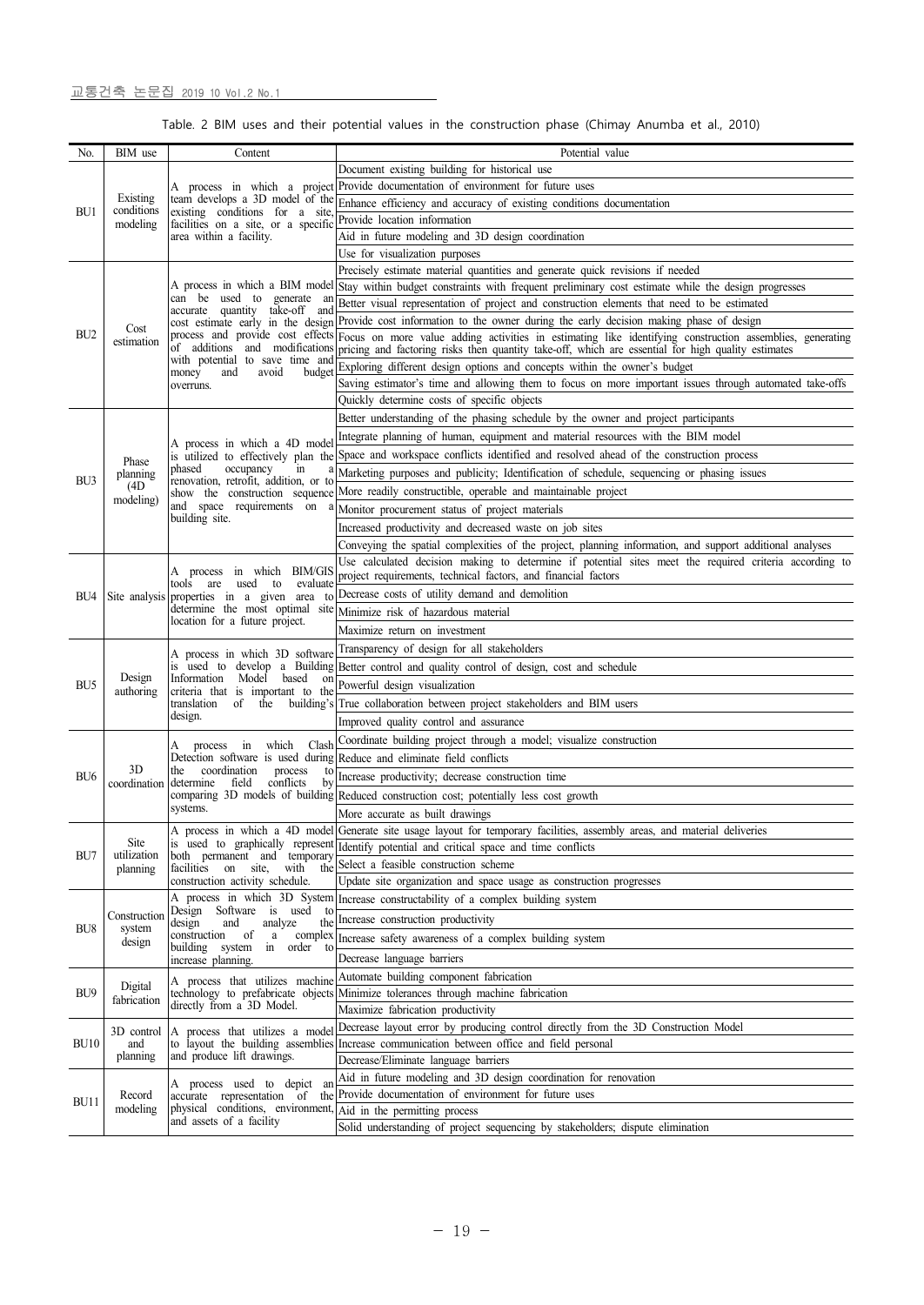4. BIM기능 – 건설리스크 매핑 테이블 작성

BIM으로 해결 가능한 19개의 시공단계의 건설리스크와 시공단계에서 활용 가능한 11개의 BIM 기능을 매핑했다 (Table 3). BIM 기능의 잠재적 가치와 밀접한 관계가 있는 건설리스크를 도출했다. 시공 단계에서 활용 가능한 11개 의 BIM 중 시공 단계의 건설리스크를 해결에 도움을 주는 BIM 기능은 9개였다. 가장 많은 건설리스크를 관리할 수 있는 BIM 기능은 프로젝트 단계별 계획이었다. 4개 이상 의 건설리스크를 해결할 수 있는 BIM 기능은 현장 분석, BIM 조율은 BIM 모델을 통해 건물 프로젝트를 통합적<br>BIM 모델 생성, BIM 조율이다. 건설리스크 관리에 더 효 으로 조율한다. 이를 통하여 생산성 향상, 공사기간 단축, 율적인 BIM 기능으로 간주할 수 있으며, 이제 대하여 자 세히 논의하고자 한다.

Table. 3 Mapped table between BIM uses and risks

|                | ${\rm BU}$<br>1 | BU<br>$\overline{2}$ | BU<br>3       | BU<br>$\overline{4}$ | BU<br>5        | BU<br>6        | BU<br>7        | BU<br>8        | BU<br>9          | <b>BU</b><br>10  | <b>BU</b><br>11 | 능ㅎ          |
|----------------|-----------------|----------------------|---------------|----------------------|----------------|----------------|----------------|----------------|------------------|------------------|-----------------|-------------|
| R1             |                 |                      | $\mathcal{O}$ |                      |                |                |                |                |                  |                  |                 | 했을          |
| R <sub>2</sub> |                 | $\mathcal{O}$        | $\mathcal{O}$ |                      |                |                |                |                |                  |                  |                 | 것으          |
| R <sub>3</sub> |                 |                      |               |                      |                |                |                |                |                  |                  |                 |             |
| R <sub>4</sub> |                 |                      | $\mathbf{O}$  |                      |                |                |                |                |                  |                  |                 |             |
| R5             |                 |                      | $\mathcal{O}$ |                      | $\mathcal{O}$  |                |                |                |                  |                  | $\mathbf{O}$    |             |
| R <sub>6</sub> |                 |                      |               | $\mathcal{O}$        |                |                |                |                |                  |                  | $\mathcal{O}$   | 5           |
| R7             |                 |                      | $\mathcal{O}$ |                      |                |                |                |                |                  |                  |                 |             |
| R8             |                 |                      | $\mathcal{O}$ | $\mathbf{O}$         |                |                |                |                |                  |                  |                 |             |
| R <sub>9</sub> |                 |                      | $\mathcal{O}$ |                      | $\mathcal{O}$  |                |                |                |                  |                  |                 | 븐           |
| R10            |                 | $\mathbf{O}$         |               |                      | $\mathbf{O}$   | $\mathcal{O}$  |                |                |                  |                  |                 | 결           |
| R11            |                 |                      |               |                      |                | $\mathcal{O}$  |                |                |                  |                  |                 | 에서          |
| R12            |                 |                      |               |                      | $\mathbf{O}$   |                | $\mathcal{O}$  |                |                  |                  |                 | 용           |
| R13            |                 | $\mathcal{O}$        |               | $\mathcal{O}$        |                |                |                |                |                  |                  |                 |             |
| R14            |                 |                      | $\mathcal{O}$ |                      |                |                |                |                |                  |                  |                 | 상(          |
| R15            |                 |                      |               |                      |                |                |                | $\mathcal{O}$  |                  |                  |                 | 해결          |
| R16            |                 |                      | $\mathcal{O}$ |                      |                | $\mathcal{O}$  |                | $\mathcal{O}$  |                  |                  |                 | $\mathbf B$ |
| R17            |                 |                      | $\mathbf{O}$  |                      |                | $\mathcal{O}$  | $\mathcal{O}$  |                |                  |                  |                 | 스트          |
| R18            | $\mathbf{O}$    |                      |               | $\mathbf{O}$         |                |                |                |                |                  |                  |                 |             |
| R19            |                 |                      | $\mathcal{O}$ |                      |                |                | $\mathcal{O}$  |                |                  |                  |                 | 성,          |
| Total          | 1               | 3                    | 11            | $\overline{4}$       | $\overline{4}$ | $\overline{4}$ | $\overline{3}$ | $\overline{2}$ | $\boldsymbol{0}$ | $\boldsymbol{0}$ | $\overline{2}$  | 별           |

프로젝트 단계별 계획은 BIM 모델과 인력, 장비 및 자 재 자원의 계획을 통합하여 프로젝트 일정 및 비용 예측 을 개선할 수 있다. 또한 시공 계획 및 순서를 시공 이전 에 확인할 수 있기 때문에 공간 및 부재의 충돌을 방지 할 수 있고, 프로젝트의 중요 경로를 알 수 있다. 프로젝 트 단계별 계획으로 해결할 수 있는 건설리스크는 불량자 재 반입 및 손상(R1), 자재조달 및 선정 오류(R2), 장비 및 양중 계획 오류(R4), 협력사 관리 오류(R5), 능력 부족(R7), 적정인력 수급 어려움(R8), 설계오류(R9), 폐기물 관리 미 흡(R14), 시공 오류 및 불량(R16), 공사 계획 오류(R17), 현 장공간 계획 오류(R19)이다.

현장 분석은 프로젝트 요구 사항, 기술적 요인 및 재무 적 요인에 따라 건설 현장이 필요한 기준을 충족하는지를 확인한다. 또한 현장 주변 유해 물질 위험을 최소화 할 수 있다. 현장 분석으로 해결할 수 있는 건설리스크는 발주 자, 발주처의 무리한 요구사항 및 비협조적인 태도(R6), 적정 인력 수급 문제 수급 어려움(R8), 재무 운영 오류 (R13), 현장조사 오류(R18)이다.

BIM 모델 생성은 모든 이해 관계자를 위한 설계의 투명 강력한 디자인 시각화가 가능하다. BIM 모델 생성 기능을 통해 프로젝트 관계자와 BIM 사용자 간의 효율적인 협업 이 가능하다. BIM 모델 생성으로 해결할 수 있는 건설리 스크는 협력사 관리 오류(R5), 설계 오류(R9), 견적 오류 (R10), 모의시험 오류 및 지연(R12)이다.

BIM 조율은 BIM 모델을 통해 건물 프로젝트를 통합적 공사비용 절감, 잠재적안 비용 증가 가능성 절감이 가능하 다. BIM 조율로 해결할 수 있는 건설리스크는 모의시험 오류 및 지연(R12), 재무 운영 오류(R13), 시공오류 및 불 량(R16), 공사계획 오류(R17)이다.

그 외 건설리스크들도 다양한 BIM 기능을 통해 해결 가 BU<br>11 능하다. 해당 BIM 기능은 제한된 시간과 비용을 기준으로 했을 때 가장 효율적으로 건설리스크를 해결 할 수 있을 것으로 판단된다.

## 5. 결 론

본 연구는 BIM 도입을 통한 시공단계의 건설리스크 해 결 가능성을 도출했다. 기존 연구고찰을 통하여 시공단계 에서 발생할 수 있는 19개의 건설리스크와 시공단계에 적 용 가능한 11개의 BIM 기능을 도출했다. 장비 고장 및 손 상(R3)를 제외한 18개의 건설리스크가 BIM 기능을 통하여 해결 가능하다고 분석되었다.<br>- BIM 기능 중 프로젝트 단계별 계획이 시공단계 건설리

스크 관리에 가장 효율적이었으며, 현장 분석, BIM 모델생 성, BIM 조율 기능 순이었다. BIM 기능 중 프로젝트 단계 별 계획은 제한된 시간과 비용이라는 전제 하에 가장 효 율이 좋을 것으로 사료된다.

본 연구는 BIM 도입을 통한 시공 단계에서 발생할 수 있는 건설리스크의 해결가능성 분석에 집중했다. 향후에는 BIM 도입을 통한 기획, 설계, 유지관리, 철거단계에서 발 생할 수 있는 건설리스크의 해결가능성을 도출하고자 한 다.

#### Acknowledgement

This was supported by Korea National University of Transportation in 2019.

#### Reference

- 1. S. Azhar, M. Khalfan, and T. Maqsood. (2012). Building Information Modeling (BIM): now and beyond, pp.16-28.
- 2. BCA. (2012). Singapore BIM guide, Building and Construction Authority, Singapore